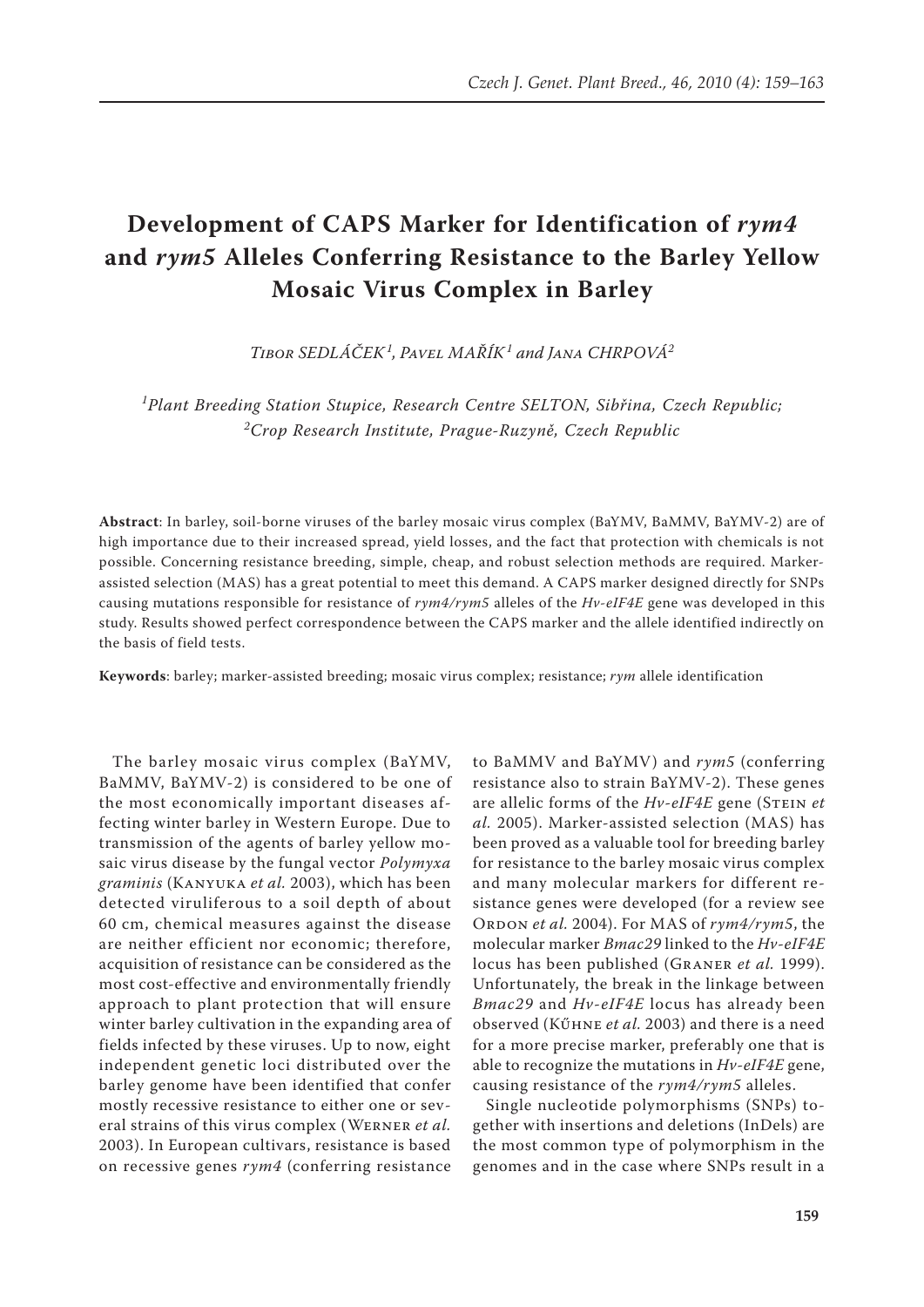change in amino acid codon of the active gene, a mutation could impact the change in phenotype (Chelkowski & Stephen 2001). SNPs can be recognized by specific restriction endonucleases and, in the case of polymorphic restriction patterns, they can be used to create cleaved amplified polymorphic sequence (CAPS) markers (Konieczny & Ausubel 1993). CAPS are codominant; they can be easily detected by agarose gel electrophoresis and in the case of recognizing SNP causing a change in the phenotype, they are treated as "perfect" markers. Development of such a perfect marker could have a great impact on barley breeding, because CAPS markers are simple, fast, and cheap, requiring only polymerase chain reaction (PCR) followed by restriction and agarose gel electrophoresis.

In this study, we describe the development of such a "perfect" CAPS marker, able to distinguish between *rym4* and *rym5* alleles exactly at the mutation points in the *Hv-eIF4E* gene.

# **Material and Methods**

## **Plant material**

A set of 20 barley lines was evaluated in field experiments in virus infested fields in Germany in comparison with standard varieties (Carola – resistant, *rym4*; Tokyo – resistant, *rym5*; Uschi – susceptible) within the cooperation between the Crop Research Institute, Prague-Ruzyně, and the Julius Kühn-Institute, Quedlinburg, Germany.

Table1. Primer sequences designed for duplex PCR

#### **Resistance tests**

Field resistance tests were carried out in locations infested with BaYMV, BaYMV-2, and BaMMV by growing at least 30 plants per line and location. Resistance was scored in 2004 and 2009 by visual assessment of disease symptoms. Resistance in the field infested with BaYMV and BaMMV and susceptibility in the field infested with BaYMV-2 indicated the presence of the *rym4* gene, while resistance in the fields infested with all three strains (BaYMV, BaMMV, and BaYMV-2) indicated the presence of the *rym5* gene.

#### **DNA isolation and molecular analysis**

Two pieces of leaf 3 cm long were collected from individual plants and dried at 40°C. DNA was extracted from these segments by the CTAB method (Keb-Llanes *et al.* 2002). PCR primers were designed from the NCBI GenBank® sequence AY661558 using FastPCR software (Kalendar 2008). SNP2CAPS software (THIEL *et al.* 2004) was used for finding a restriction endonuclease which is specific of the *rym4/rym5* mutation. PCR was carried out in a reaction volume of 10 μl consisting of 1 μl (25ng) genomic DNA, 5 μl of 2× PPP Master mix (Top-Bio, Czech Republic) containing 150mM Tris-HCl, pH 8.8; 40mM  $(NH_4)_2SO_4$ , 0.02% Tween 20; 5mM MgCl<sub>2</sub>, 400 $\mu$ M dATP; 400µM dCTP; 400µM dGTP; 400µM dTTP; 100 U/ml Taq Purple DNA polymerase, monoclonal anti-Taq DNA polymerase (38nM), 0.1 μl (0.3μM) of each primer and 3.8 μl of PCR grade water. PCR was

| Primer | Sequence                     | Expected length of PCR product (bp) |  |  |
|--------|------------------------------|-------------------------------------|--|--|
| rym4F  | 5'- AGATCGCGGACGACGGAGAC     |                                     |  |  |
| rym4R  | 5'- GGCTACCTCCAGAAGTCCTCGACG | 184                                 |  |  |
| rym5F  | 5'- ATGTTGGAGCCGACTTCCAT     |                                     |  |  |
| rym5R  | 5'- GTTCACCAATCAATGCCAGCAA   | 241                                 |  |  |

Table 2. Predicted sizes of restriction fragments (bp); resolution of susceptible/*rym4/rym5* alleles

|             | 32       | 75       | 77       | 82       | 107 | 159      | 241      |
|-------------|----------|----------|----------|----------|-----|----------|----------|
| Susceptible | ×        | $\times$ | $\times$ | $\times$ |     | $\times$ |          |
| rym4        |          |          | ×        | $\times$ |     | ×        |          |
| rym5        | $\times$ | ×        | $\times$ |          |     |          | $\times$ |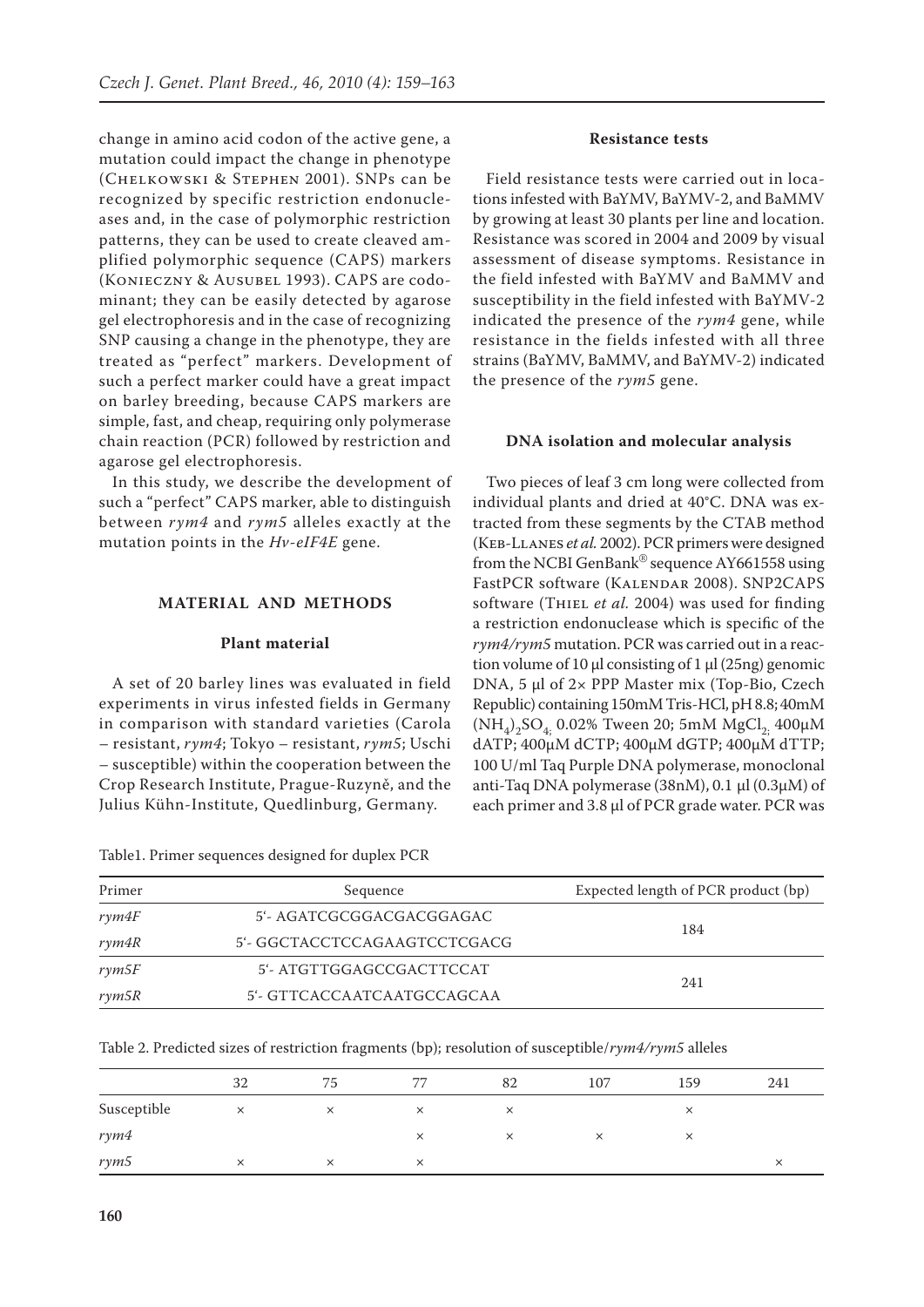run on the Biometra T-1 thermocycler (Biometra, Goettingen, Germany) using the following protocol: initial denaturation 95°C 5 min; denaturation 95°C 15 s, annealing 66°C 30 s, extension 72°C 45 s for 35 cycles; final extension 72°C 8 min. Restriction endonucleases AvaI and AvaII in FastDigest® format (Fermentas, St. Leon-Rot, Germany) were used for restriction analysis at 37°C for 5 min. PCR and restriction products were analyzed on 2% agarose gel and visualized by ethidium bromide under UV light (Vilber-Lourmat ETX-36.M, Marne-la-Valée, France).

## **Results and discussion**

Stein *et al.* (2005) identified *Hv-EIF4e* gene mutations to be specific to *rym4/rym5* resistance. The *Hv-eIF4E* gene is of 4571 bp and the design of specific PCR primers for a product covering the whole gene could be a problem. A set of duplex PCRs covering exon 1 and exons 2 + 3 was therefore designed. Compatible primer pairs *rym4F*, *rym4R*, *rym5F*, and *rym5R* were selected from the output of FastPCR software (KALENDAR 2008). Primer sequences are specified in Table 1. Mutation at 170 bp in exon 1 specific to the *rym4* allele and mutation at 478 bp in exon 3 specific to the *rym5* allele were selected as a target for restriction analysis. The restriction analysis was done by SNP2CAPS software (THIEL et al. 2004). Restriction endonucleases *AvaI* and *AvaII* with products specific to *rym4/rym5* alleles were selected from the software output. Predicted sizes of restriction fragments are summarized in Table 2. The annealing temperature was computed in

Table 3. Comparison of alleles identified indirectly by the resistance reaction in field test and by the duplex CAPS marker

|                       |                    |                            | Field test   | Resistance gene |                 |                    |  |
|-----------------------|--------------------|----------------------------|--------------|-----------------|-----------------|--------------------|--|
| Variety/breeding line |                    | reaction in infected field |              |                 | declared        | identified by CAPS |  |
| ID                    | name               | BaYMV                      | BaYMV-2      | BaMMV           | resistance gene | marker             |  |
| $\mathbf{1}$          | Carola             | $\mathbf r$                | $\bf S$      | $\mathbf r$     | rym4            | rym4               |  |
| 2                     | Tokyo              | r                          | $\mathbf{r}$ | $\mathbf{r}$    | rym5            | rym5               |  |
| 3                     | Uschi              | S                          | $\bf S$      | S               | none            | none               |  |
| 4                     | SG-L 00/115/A/07   | r                          | S            | r               | rym4            | rym4               |  |
| 5                     | SG-L 00/132/A/05   | $\bf S$                    | $\bf S$      | $\bf S$         | none            | none               |  |
| 6                     | SG-L 00/132/A/07   | r                          | S            | r               | rym4            | rym4               |  |
| 7                     | SG-L 3412/06       | $\bf S$                    | $\bf S$      | $\bf S$         | none            | none               |  |
| 8                     | SG-L 3423/B/07/II  | r                          | S            | r               | rym4            | rym4               |  |
| 9                     | SG-L 3423/D/07     | S                          | $\bf S$      | $\bf S$         | none            | none               |  |
| 10                    | SG-L 3423/I/05     | r                          | S            | r               | rym4            | rym4               |  |
| 11                    | SG-L 5002/06       | r                          | $\bf S$      | r               | rym4            | rym4               |  |
| 12                    | SG-L 5003/06       | r                          | $\bf S$      | $\mathbf r$     | rym4            | rym4               |  |
| 13                    | SG-L 96/080/06     | S                          | S            | S               | none            | none               |  |
| 14                    | SG-L 98/010/07     | S                          | S            | S               | none            | none               |  |
| 15                    | SG-L 99/014DH/A/07 | S                          | $\bf S$      | $\bf S$         | none            | none               |  |
| 16                    | SG-L 00/114/07     | S                          | S            | S               | none            | none               |  |
| 17                    | SG-L 00/132/B/07   | r                          | S            | $\mathbf{r}$    | rym4            | rym4               |  |
| 18                    | SG-L 01/072DH/A/08 | r                          | $\bf S$      | r               | rym4            | rym4               |  |
| 19                    | SG-L 01/131DH/A/08 | $\bf S$                    | $\bf S$      | $\bf S$         | none            | none               |  |
| 20                    | SG-L 01/131DH/B/08 | r                          | S            | r               | rym4            | rym4               |  |
| 21                    | SG-L 3404/A/07     | r                          | $\mathbf{r}$ | r               | rym5            | rym5               |  |
| 22                    | SG-L 99/032/08     | r                          | S            | r               | rym4            | rym4               |  |
| 23                    | SG-L 99/114/08     | S                          | S            | $\bf S$         | none            | none               |  |

r – resistant; s – susceptible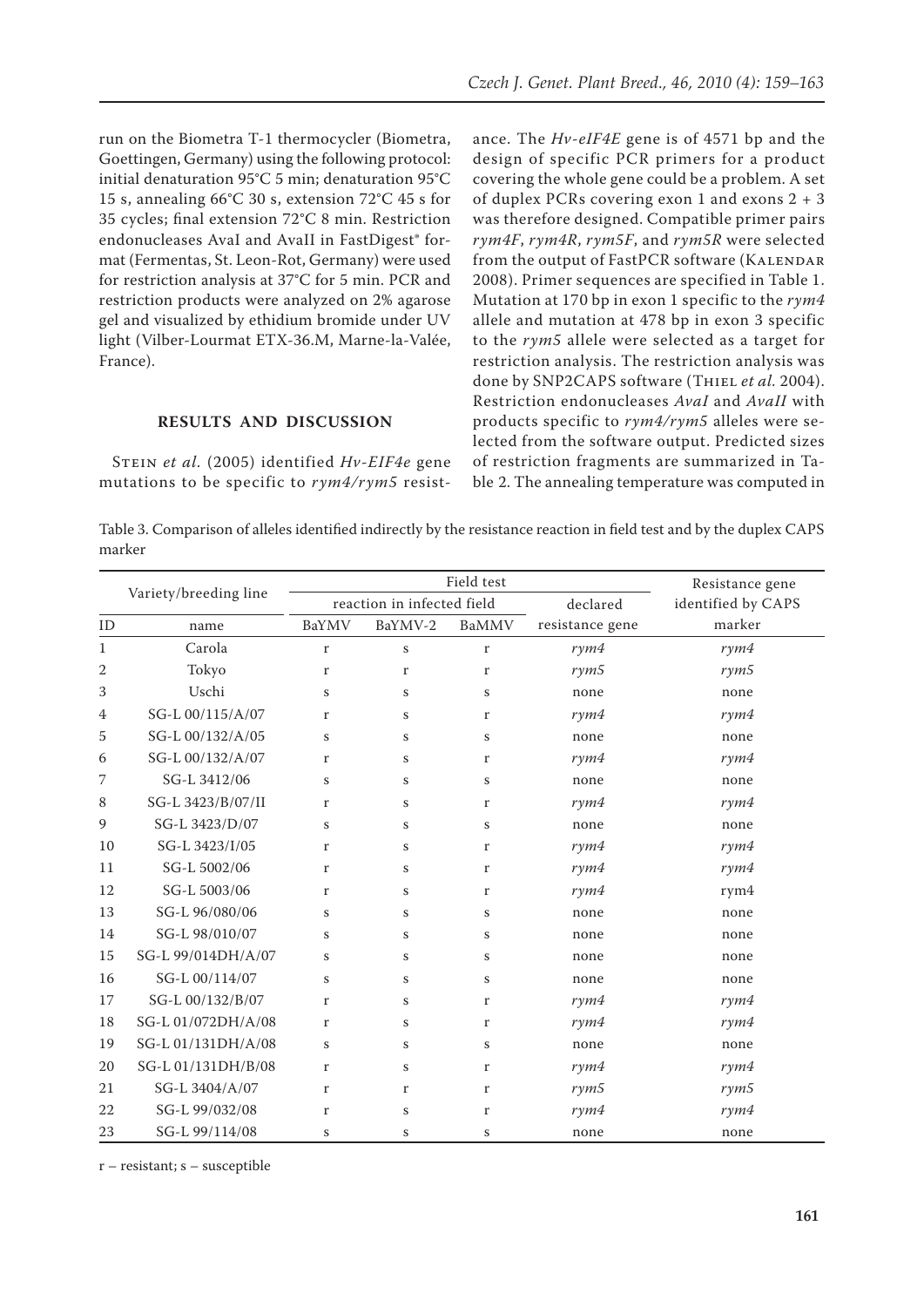9 10 11 12 13 14 15 16 17 18 19 20 21 22 23 L.  $\mathbf{1}$ 2 3 6 7 8 241bp (rym5) 107bp (rym4)

Figure 1. Electrophoresis of the duplex CAPS marker on a set of winter barley lines (L = DNA ladder NEB N3233L;  $1-23$  = samples according to Table 3)

FastPCR software (KALENDAR 2008) and verified experimentally; the best results were observed at 66°C. Observed PCR product sizes were 241 bp and 184 bp, which is in agreement with the expected sizes. Restriction of PCR products by *AvaI* and *AvaII* resulted in fragment sizes of 32, 75, 77, 82, and 159 bp for the susceptible allele; 77, 82, 107, and 159 bp for the *rym4* allele; 32, 75, 77, and 241 bp for the *rym5* allele, which is all in agreement with the predicted sizes of restriction fragments; therefore, the presence of a 241 bp fragment after restriction is specific to the *rym5* allele and the presence of a 107 bp fragment after restriction is specific to the *rym4* allele (Figure 1). A designed duplex CAPS marker was verified on a set of 3 standard varieties and 20 winter barley lines with identified resistance alleles. Results are summarized in Table 3. Results showed perfect correspondence between the identification of resistance gene by the CAPS marker and the resistance reaction in field tests.

It can be concluded that the developed duplex CAPS marker was found to be able to distinguish between *rym4* and *rym5* alleles exactly at the mutation points in the *Hv-eIF4E* gene. The identified alleles fully correspond to the results of field tests. It makes this marker suitable for exploitation in breeding barley for resistance to the BaYMV complex.

*Acknowledgements*. The authors thank Dr. A. Habekuss, Julius Kühn-Institute, Germany, for providing data on resistance to the barley yellow mosaic virus complex obtained in field tests performed in Germany, and the Ministry of Agriculture of the Czech Republic for financial support by the Project No. QH91158.

#### **R e f e r e n c e s**

- Chełkowski J., Stepień L. (2001): Molecular markers for leaf rust resistance genes in wheat. Journal of Applied Genetics, **42**: 117–126.
- Graner A., Streng S., Kellermann A., Schiemann A., Bauer E., Waugh R., Pellio B., Ordon F. (1999): Molecular mapping and genetic fine-structure of the *rym*5 locus encoding resistance to different strains of the barley yellow mosaic virus complex. Theoretical and Applied Genetics, **98**: 285–290.
- Kalendar R. (2008): FastPCR: a PCR primer and probe design and repeat sequence searching software with additional tools for the manipulation and analysis of DNA and protein. Available at www.biocenter. helsinki.fi/bi/programs/fastpcr.htm
- KANYUKA K., WARD E., ADAMS M.J. (2003): Polymyxa graminis and the cereal viruses it transmits: a research challenge. Molecular Plant Pathology, **4**: 393–406.
- Keb-Llanes M., González G., Chi-Manzareno B., Infante D. (2002): A rapid and simple method for small-scale DNA extraction in Agavaceae and other tropical plants. Plant Molecular Biology Reporter, **3**: 299a–299e.
- Konieczny A., Ausubel F.M. (1993): Procedure for mapping *Arabidopsis* mutations using co-dominant ecotype-specific PCR-based markers. The Plant Journal, **4**: 403–410.
- Kühne T., Shi N., Proeseler G., Adams M.J., Kanyuka K. (2003): The ability of a bymovirus to overcome the *rym4* – mediated resistance in barley correlates with a codon change in the VPg coding region on RNA1. Journal of General Virology, **84**: 2853–2859.
- Ordon F., Friedt W., Scheurer K., Pellio B., Werner K., Neuhaus G., Huth W., Habekuss A., Graner A.